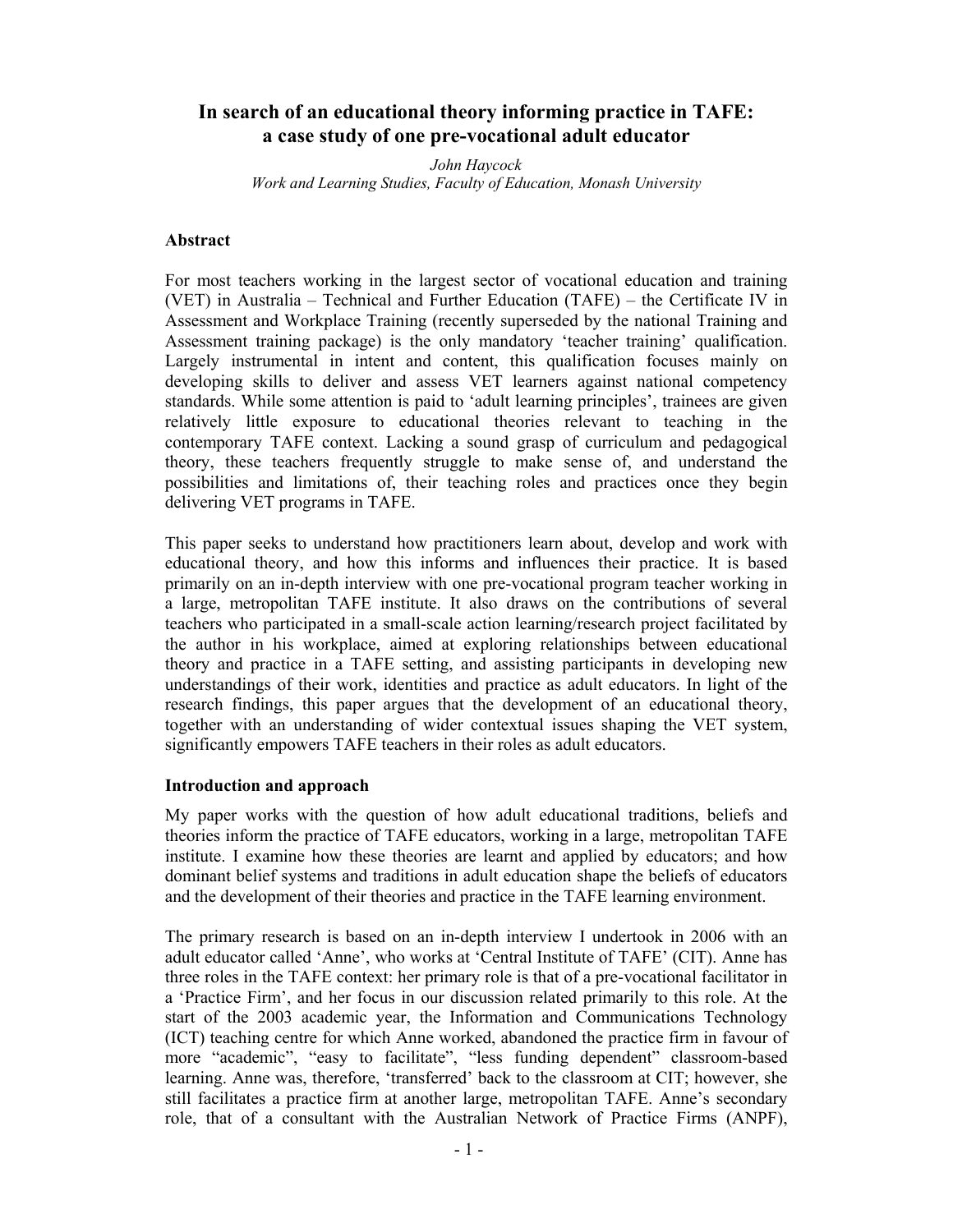warrants a mention as it both influences her practice, beliefs and values as a prevocational teacher and contributes to her adult education theoretical framework. The ANPF is a network of virtual training businesses, called 'practice firms', which VET learners manage and operate as part of their learning programs (ANPF, undated). Anne describes her job with the ANPF as involving "promotions to schools, training staff in schools", referral of funding opportunities to head office, and "offering advice".

I also draw on contributions from a group of four TAFE educators and a senior educator who participated in an action learning/research program I facilitated in 2006. The senior educator, along with senior management of the ICT teaching centre, initiated this program, with their stated objective: to 'rectify' the problem they perceived as 'dealing with' and engaging younger (18-24 years old), disengaged learners within the teaching centre. The program was aimed at participants sharing and constructing new knowledge and understandings of their practice and identities as adult educators, through exploring relationships between educational theory and practice in their daily work as TAFE educators.

I critically examine three texts that encode and represent the pedagogical theories and techniques espoused by CIT, in order to understand their influence on the practice of the TAFE educators. Firstly, I critically examine the 'Learner's Pack' for the 'Training Package for Assessment and Workplace Training' (ANTA, 1999), in terms of its claims regarding adult learning theory and TAFE pedagogy/andragogy. This text represents part of the only mandatory 'teacher training' qualification required by TAFE educators. The national Training and Assessment (TAA) training package recently superseded this qualification, however, little has changed with regard to the adult learning theories it espouses and it is this older qualification that all research participants possessed in common. Secondly, I look to a text titled 'Professional Standards for Teachers' (CIT 2004) that has been institutionalised in the quality management system, and which endorses Malcolm Knowles' (1990) adult learning principles as part of the procedures, policies and processes for TAFE educators working at CIT.

Finally, to provide clues as to how the educators come to understand and put into practice 'experiential learning', the pedagogical method favoured by ICT teaching centre management as the most desirable adult learning condition, I examine CIT's (2004) 'Diploma of Vocational Education and Training' course book. This Diploma of VET teaching qualification has been linked through Victorian TAFE system policy to the progression of TAFE educators to the highest level for teachers (T4.2) and promotion to the middle management position of 'Senior Educator'. It represents a knowledge-as-power chain that implies the text has a 'higher authority' on TAFE teaching practice and adult educational theory than the other texts I have examined. Of those who participated in this research project, only the senior educator (and I) possessed this qualification; however, I want to suggest that this text forms the basis for a 'commonsense' understanding of experiential learning for the managers of the ICT teaching centre and all except one of the educators who contributed to this research project.

My research project focuses on the formal, institutionalised context of TAFE and the interview and action learning/research program has yielded data that foregrounds the theories and traditions espoused by the texts; however, I also frame my thesis around the theories and concepts of two adult educational theorists who are rarely associated with TAFE. Indeed, the theories of Antonio Gramsci and Paulo Freire are more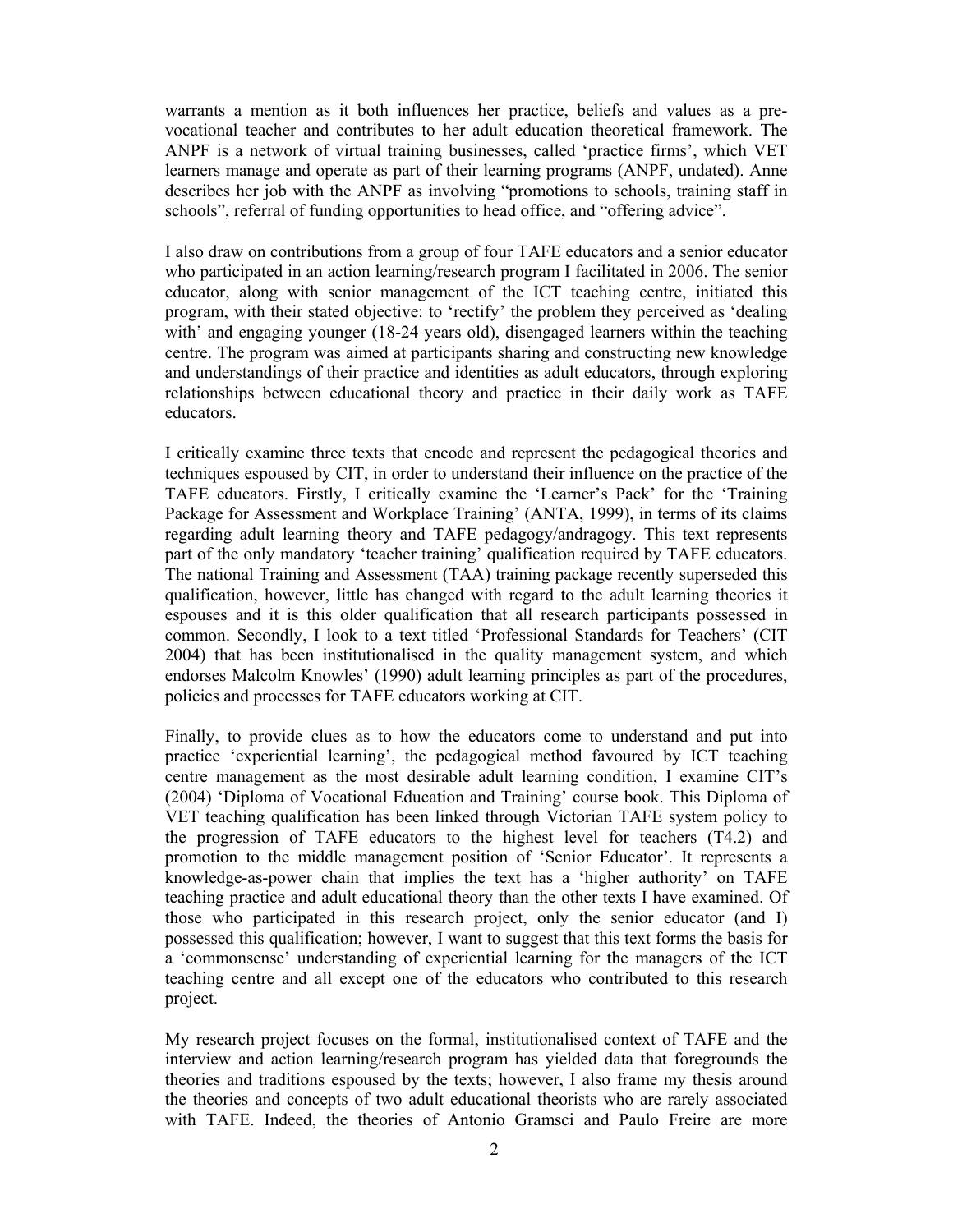frequently discussed in literature dealing with 'radical adult education' (see, for example, Coben 1998; Mayo 1999). I frame the Australian VET system and its espousal of dominant adult education and learning theories and traditions in terms of Gramsci's (1971) concept of 'hegemony' and Freire's (1970) concept of 'banking education'. Gramsci understands hegemony as a necessarily educational relationship, "a social condition in which all aspects of social reality are dominated by a supportive or single class" (Livingstone 1976 in Mayo 1999, p.35). He argues that social institutions such as the education system are not neutral, but rather serve to bolster the existing hegemony and are tied to the interests of dominant social groups (Gramsci 1971). I contend that the common perception of TAFE is as a 'working-class' (non-dominant class) education or training and that the adult education theories and traditions that dominate teachertraining literature in the Australian VET sector are intrinsically hegemonic.

Freire (1970) proposes a dialectic based upon relations of power and domination, whereby 'oppressors' (people with privilege and power) exert control over the 'oppressed' (those whom they exploit): people from marginalised groups such as those denoted by such impersonal and dehumanising labels as 'unemployed', 'disabled', 'uneducated' and 'welfare recipients'. Freire (1970) contends that this hegemonic relationship is facilitated by, among other things, traditional mainstream education, which he refers to as 'banking education', and that this is one of the 'methods' the oppressors use to 'deal' with the oppressed. 'Banking education' has students in a passive role as empty vessels into which teachers (or trainers) deposit 'universally good' information, designed to adjust these 'incompetent and lazy' marginals to the patterns of a healthy society, through changing their mentality, values and attitudes, ultimately leading to their domestication and subjugation (Thompson 2000).

Within the broader context of Australian society, the distinction between being considered gainfully employed or not employed, or indeed employable, is an important consideration in relation to the role of TAFE: to prepare people for work. In this role, although not an explicit part of its 'mission', TAFE also *deals* with the political problem of what to do with people who cannot get jobs: the 'long-term unemployed' and learners unable to gain entry to university (Taylor and Henry 1994). In recent years, in CIT at least, there has been an obvious movement towards classroom-based environments that seem only to allow for a more teacher-centred, academic learning approach, or a banking education more commonly associated with compulsory schooling. Indeed, it was due to problems 'dealing' with young learners from marginalised groups, who were reacting negatively to such an environment, that prompted ICT centre management to initiate the action learning/research project.

The next section summarises my interview with Anne, and then critically analyses her responses and some contributions from the action learning/research program, in terms of dominant adult educational traditions and theories. I contextualise Anne's theoretical framework within the TAFE sector and examine her facilitation of adult learning, arguing that her theoretical framework significantly informs her practice in the learning space she constructs within her pre-vocational program.

#### **Educational theory informing practice in TAFE**

Anne has been teaching in pre-vocational ICT and business-related areas in TAFE for 15 years. From the outset, Anne has wanted to be involved, not so much in "[teaching] adults but in vocational education and training". She makes a clear distinction between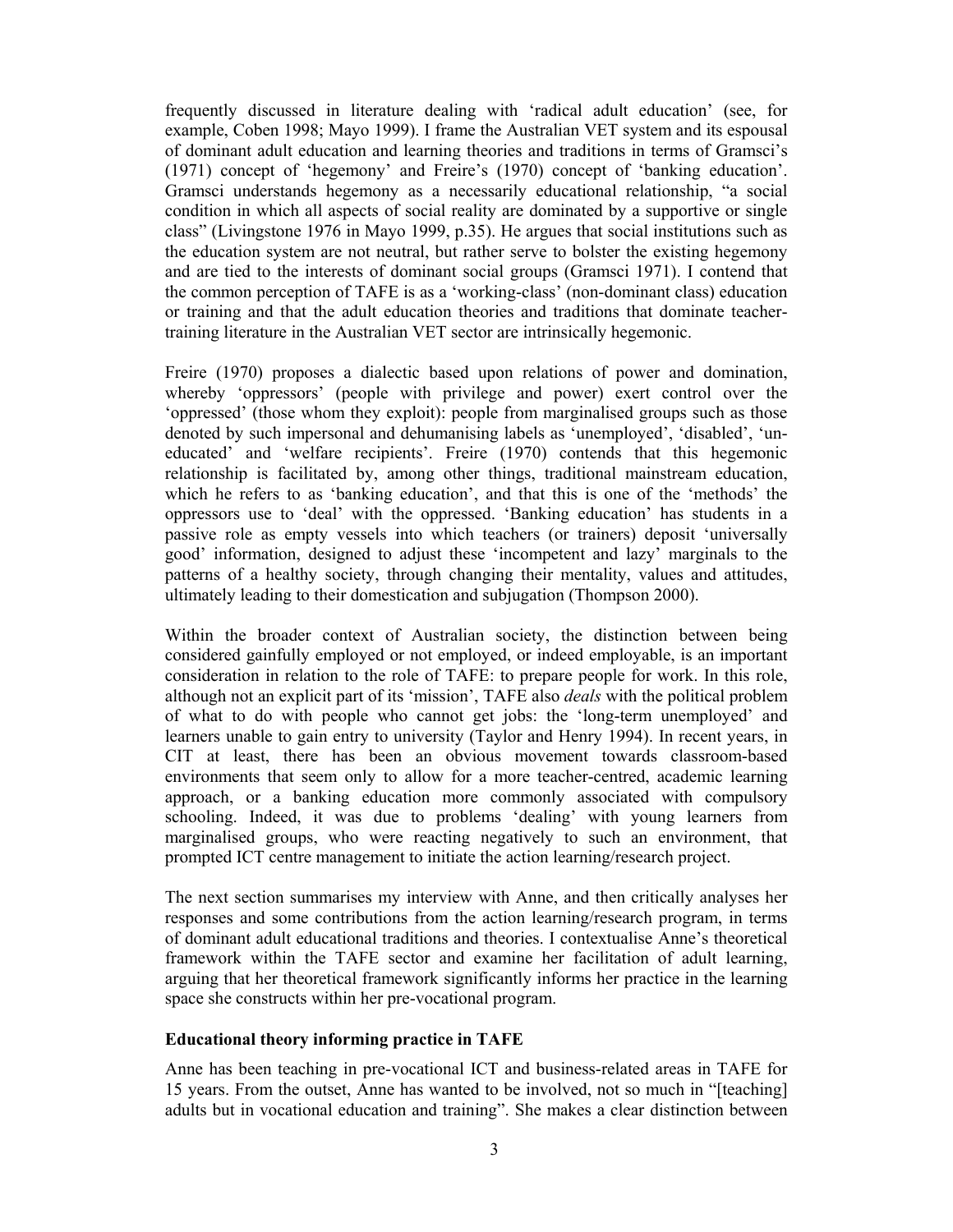this form of education and what she refers to as "academic education". Prior to working in TAFE, Anne worked in industry to obtain "essential business and industry experience". Anne is a firm believer that TAFE educators require not only specialist "teacher training" for adult educators that exposes them to learning theories and teaching techniques, but also relevant industry experience:

It is not necessarily about upgrading teaching skills—in VET you need to upgrade business skills. Industry release should be a standard for TAFE teachers. The problem with many TAFE teachers is not having recent industry experience. Some teachers don't know what they are teaching.

Conversely, Anne accepts that whilst some teachers have a good deal of industry experience in the field related to their teaching, they may not have the skills to effectively impart that knowledge to learners:

This is why the Cert IV [in Workplace Training and Assessment] was brought in  $-1$  think that that's a valid thing – it is quite manageable (to do)… I can honestly see why they would ask you to do a 'Cert IV'. Got to maintain a standard. TAFE teachers are the oldest in the system, average age is 48. Some of them are happy because they churn out the same stuff year after year and they are opposed to all this change. They really need to get out and get industry experience – industry is dictating to us what is needed but people are still teaching in their old fashioned way. If they have come in with teaching skills … a teaching qual of some sort, which is probably over the cert four and then experience in teaching, I don't think they need to do Bachelor of VET or Dip VET. They still need to keep abreast of changes in the VET system but this could be done with ongoing PD [professional development].

In 2000-2001, Anne undertook an undergraduate course in adult education and training at a university. She describes it as being beneficial to her understanding of her role as a vocational educator and her "fit" within the VET sector. Anne believes it is important for VET educators to understand the broader contextual issues relating to VET:

The … course really did put it all in perspective for me. Where and how we fitted in, who ANTA was ... Knowing about it caused me to question it and I think it is really important to question where it comes from. I think it is a responsibility of TAFEs to keep teachers informed about this [the broader VET contextual issues]. I think they could manage it better—perhaps politics comes into this too.

Here it should be noted that Anne's educational background differs somewhat from that of the majority of TAFE educators, in that it has been concentrated in the field of adult and vocational education. Of the participants in the action learning/research program, the senior educator had a Diploma of VET and only one contributor had a qualification in adult education other than the Certificate IV; one was qualified with a Diploma of Education, and had worked for a while as an English teacher, whilst the others had bachelor or master degrees relating to science and ICT. In response to my question about how knowledge of the wider VET context has shaped her practice, and whether the university course has influenced her approach, Anne replied:

Probably only marginally. I think it helped me to understand management better and why they were asking things of me ... not really guided practice, but put things into perspective. Don't think it has changed my teaching styles but has shown me where things fit in.

Anne protested a little when I turned the discussion to adult education theory, saying she didn't believe she knew enough about the topic. Her responses indicate otherwise: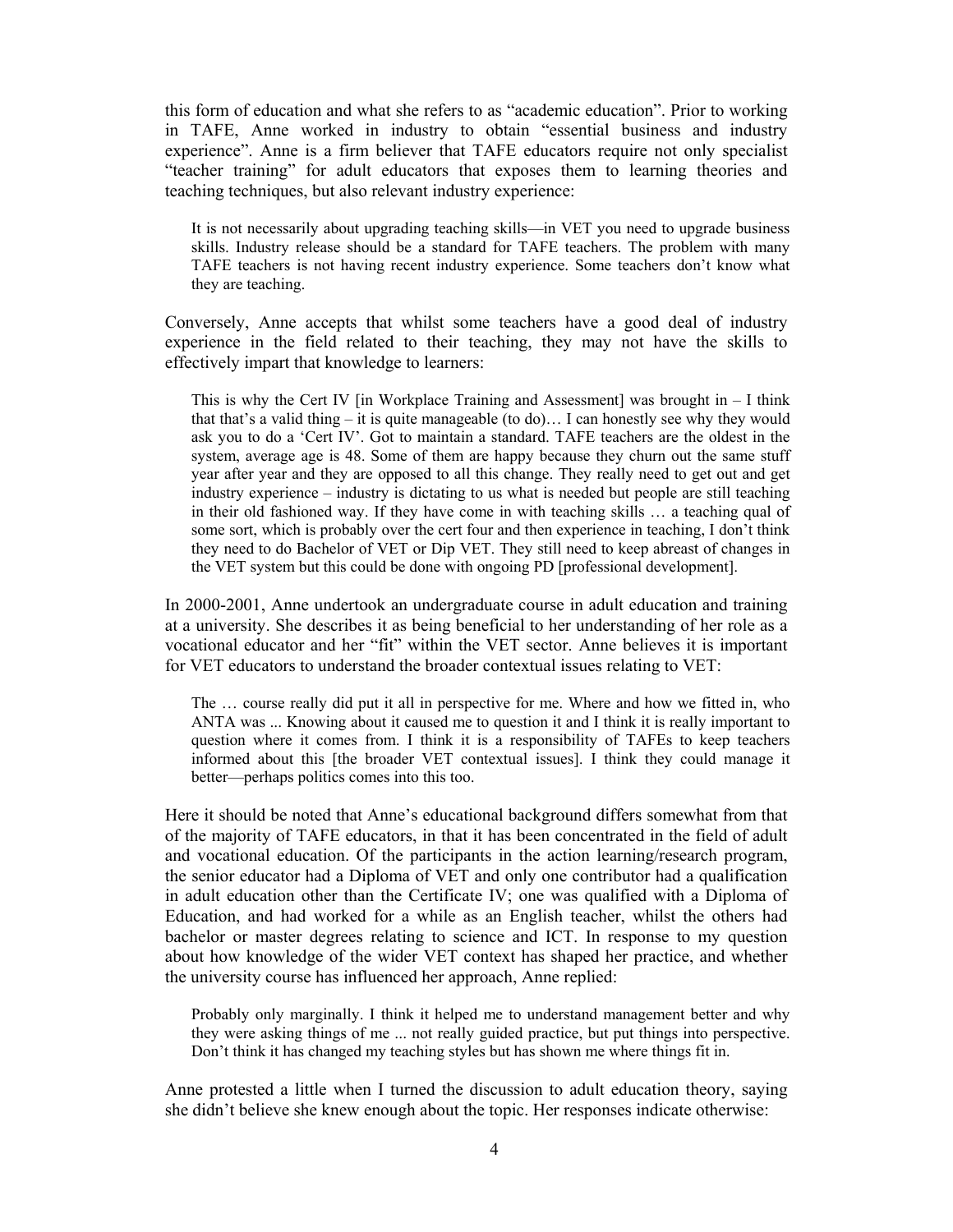I believe in action learning – in the practice firm … I believe that students need to practise the skills –learn by doing. Action learning is my learning theory. This is why I wanted to go into vocational education—students know where they want to be, what they want to learn. This is why I'm not in secondary or tertiary [teaching]—I'm not into throwing out chunks of information to learners saying … now digest that and throw something back at me and move on to the next subject.

Anne's descriptions of her practice, beliefs and theories relating to learning in the practice firm exhibited a working understanding of one 'experiential learning' cycle:

[Learning theories] that centre around that self-directed learning and action learning: plan, act, reflect, understand. I don't think that this can happen in the classroom but in the practice firm, yes. We encourage them to make mistakes in the practice firm. Do it. It didn't work. Why? Think about what you are doing, do it again. It is that plan, act, reflect, understand cycle that is important. Experiential learning can take place in an environment where learners are able to make mistakes. I don't think that in the classroom at Cert IV level that you have experiential learning taking place. You are always devising situations for them but they are always contrived so it's not the real world.

Anne further discusses her understanding of learning theories in adult education:

Whose the guy with the andragogy? They [adult learners] come with all of this background of ethics, morals, beliefs that are quite well developed and that all interplays with the ways they go about learning… Yes, that's him, Knowles…

It seems apparent from my interview with Anne and through working with the adult educators and ICT management in the action learning/research program, that two streams of 'adult educational theory' have combined to become dominant, or hegemonic, in the TAFE context: one is based on Malcolm Knowles' (1990) theory of andragogy, while the other is based on understandings of 'experiential learning' theory. The understandings of these theories and some of the implications they have for the practice of educators in the TAFE context, is the topic of the next section of my paper.

#### **Andragogy and 'pragmatism': a TAFE pedagogical approach?**

It is not surprising that the theories of Malcolm Knowles should arise in a discussion about adult educational theory with a TAFE educator. Indeed, it is hard to for a TAFE educator to escape Knowles! His theory of 'andragogy' is implicitly institutionalised, indeed is hegemonic, in TAFE's teacher 'training' courses: the TAA (previously AWT) and the Diploma of VET. Knowles' (1990) six assumptions about adult learners, forming the basis for his concept of 'andragogy' appear in ANTA's (1999) 'Learner's Pack' for the 'Training Package for Assessment and Workplace Training'. According this uncited prescription for the 'trainer' who is "working with adult learners", these assumptions relate to adult learners' need to know, self-concept, personal experience, readiness to learn, orientation to learning and motivation (ANTA 1999, p.27). Knowles' (1990) assumptions appear again (this time Knowles is cited though not referenced) in the 'Professional Standards for Teachers' for CIT. Knowles' theory of andragogy is proposed as theory that can be "applied to the real world of teaching" in TAFE through the provision of "real or simulated experiences through which the learner can experience the positive benefits of knowing and the negatives of not knowing" in "a climate of mutual trust, co-operation and clarification of expectations" (CIT 2005, p.7). Clearly, Anne subscribes to Knowles' (1990, p.57) third assumption, that of "the role of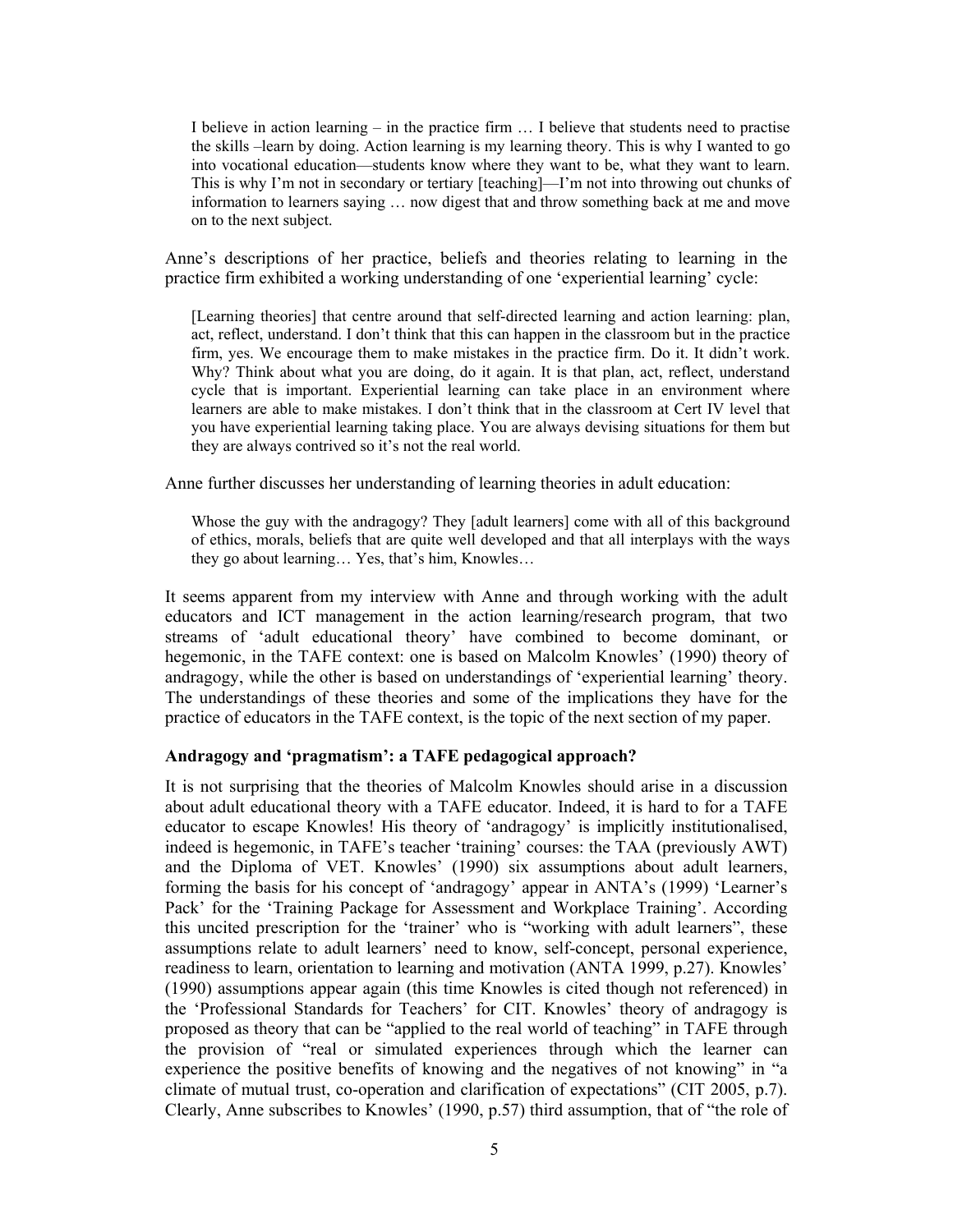the learners' experience", where Knowles (1990) contends—differentiating adults from youths—that adults come into the learning environment with both different qualities and more life experience.

In their chapter titled, *Pragmatism: A Genuine American Highway*, Finger and Asun (2001) discuss the mainstream traditions of adult education, in terms of their theoretical and intellectual foundations, arguing (as suggested by their title) that two 'pragmatist' approaches to adult education, originating in North America and now dominant throughout the English-speaking world, have emerged. The first of these approaches or streams of pragmatism, they refer to as 'experiential learning', naming Lewin, Kolb, Argyris and Schon as the chief proponents; and the second they call 'symbolic interactionism' which, they argue, has been influenced by Jarvis and Mezirow (Finger and Asun 2001).

As already suggested, it is in the terms of the pre-vocational educational 'space' constructed by Anne, and to a lesser extent the learners in the practice firm, that she identifies her overarching educational theory, initially naming it "action learning"; however, action learning defined by Dick (1997, p.1) as "a process in which a group of people come together more or less regularly to help each other to learn from their experience", describes a learning environment that is less formal than that of the practice firm. Anne's theory seems more to describe 'experiential learning' and she later used this term to refer to a learning cycle that includes the elements of "plan, act, reflect, [and] understand". She later iterates and adds a further dimension to this cycle with the processes: "do it [action], make mistakes, reflect on experience and do it again". Anne's theory seems to be constructed from a combination of Dewey's 'learning circle', Kolb's 'experiential learning cycle' and Argyris and Schön's 'doubleloop learning theory' (Finger and Asun 2001, pp.33-46).

As with Knowles' theories, it is difficult for TAFE educators to escape hearing about 'experiential learning', though its intricacies are seldom fully understood. This is hardly surprising given the variations on the theme that have emerged out of various adult educational fields over the short and sparse theoretical history of adult education. Experiential learning is espoused as a desirable learning condition and institutionalised in CIT in its own teacher training courses. For instance, CIT's (2004, p.55) 'Diploma of Vocational Education and Training' course book dedicates one page to experiential learning, where the theory is associated with "Mezirow, Friere [sic], Rogers and Kolb". CIT (2004, p.55) points out here that this group of "researchers" emphasised the importance of experience in adult learning and that a learner's critical reflection on this experience is the "real heart of learning". Experiential learning is then described in terms of a simplified version of Kolb's (uncited) learning cycle (CIT 2004).

The TAFE educators, the senior educator involved in the action learning/research program and the managers who initiated this—and indeed, it seems many of the TAFE educators I have discussed experiential learning with—seem to fail to grasp the essential *critical reflection* element, and come to understand that any learning involving 'doing' is experiential and, therefore, practical and 'good'. This is the 'version' of experiential learning they espouse as 'good practice' within the teaching centre; however, Anne's practice is informed by an understanding of theories of experiential learning which differs from that promoted in the ICT teaching centre. She explains that "experiential learning can take place in an environment where learners are able to make mistakes", that it "cannot take place in the classroom". In this "academic education" environment,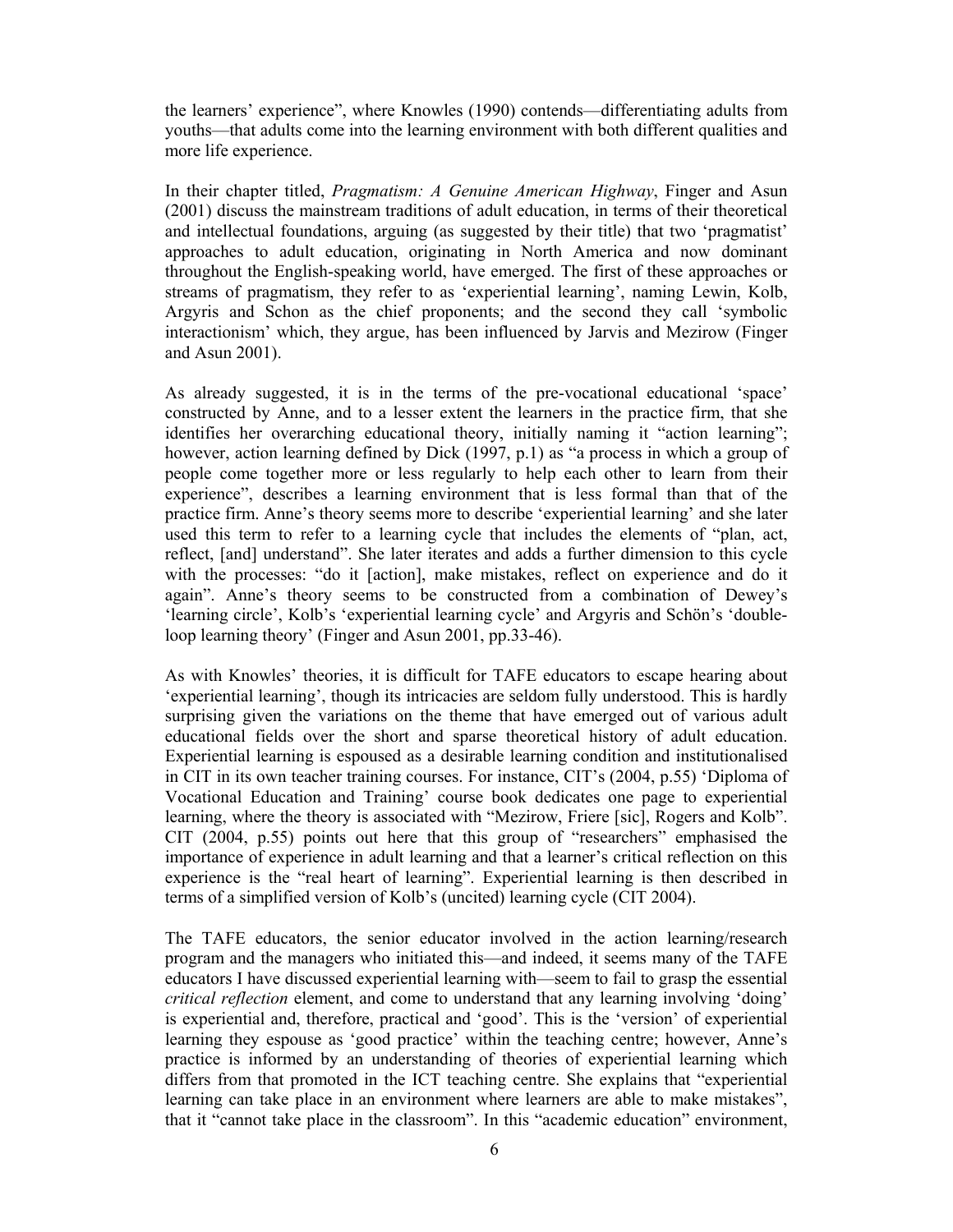Anne argues, the educator is always devising contrived situations, "so it's not the real world". Anne's educational theory seems most closely aligned to Finger and Asun's (2001) description of Kolb's experiential learning cycle in that her facilitation of learning in the practice firm provides for:

(1) the capacity of having concrete experiences; (2) the capacity of making reflective observations; (3) the capacity of making abstract conceptualisations; and (4) the capacity of making active experimentations. (Kolb in Finger and Asun 2001, p.43)

Anne points out that the practice firm, because it is a simulated environment, provides a space for learners to make and reflect upon mistakes. Finger and Asun (2001) are somewhat critical of this type of learning for, as they point out, the learner has to make a mistake in order to reflect on it, and therefore they are effectively learning by trial and error. They contend that Argyris and Schön add a new dimension to "pragmatic learning theory" (Finger and Asun 2001, p.45) with their 'double-loop learning theory'. Unlike other versions of experiential learning, it is not necessary to progress through the entire double-loop learning cycle. Rather, one can learn by critically reflecting on and revising their theory before putting it into action (Finger and Asun 2001). Anne's description of some of the learning taking place in the practice firm is akin to Argyris and Schön's double-loop learning cycle.

For participants in the action learning/research program, knowledge of adult educational theory evidenced by their contributions to the sessions was seemingly limited to what was contained in the three texts. They had heard of Knowles, but not all remembered his concept of andragogy. Their concept of 'experiential learning' as any 'learning by doing' seemed to be largely reflective of the management's push to position this version of experiential learning as the desired learning method within the department.

Anne's practice starts with the learner and her role as a "facilitator" involves working to construct spaces in which her experiential learning-based cycle can occur. Comparisons can also be drawn between Anne's role as a facilitator and that of the mentor or coach who guides learners toward critical reflection in Argyris and Schön's 'double-loop learning' theory (Finger and Asun 2001). Participants in the action learning/research program also credited the role of a mentor or coach, described as one who leads or teaches through example, over that of the more traditional perception of a strictly didactic teacher. However, a statement by one participant, supported by all participants, seems to suggest that they were significantly limited in their attempts to employ such an approach in their practice:

It's the way that the classrooms are set up … teacher at the front, and the big projection screen for PowerPoint [presentations]; and all the desks in rows with computers. It forces us [the educators] to be down the front, giving lectures while all the students just turn on the computer, surf the Net and tune out. How are we expected to teach them anything?

This situation seems to frame the teacher, in the position of what Anne might call an "academic educator", or what Freire might refer to as a 'banking educator'. However, in contrast to the banking education which centralises the role of the teacher, Anne's design of learning programs starts with the learner and subscribes to the Knowlesian (1990) adult learning principles of 'need to know' and 'readiness to learn':

It is opportunistic … Organising to get the delivery across at the next possible opportunity... You need to know where each learner is at where they are up to ... The majority [of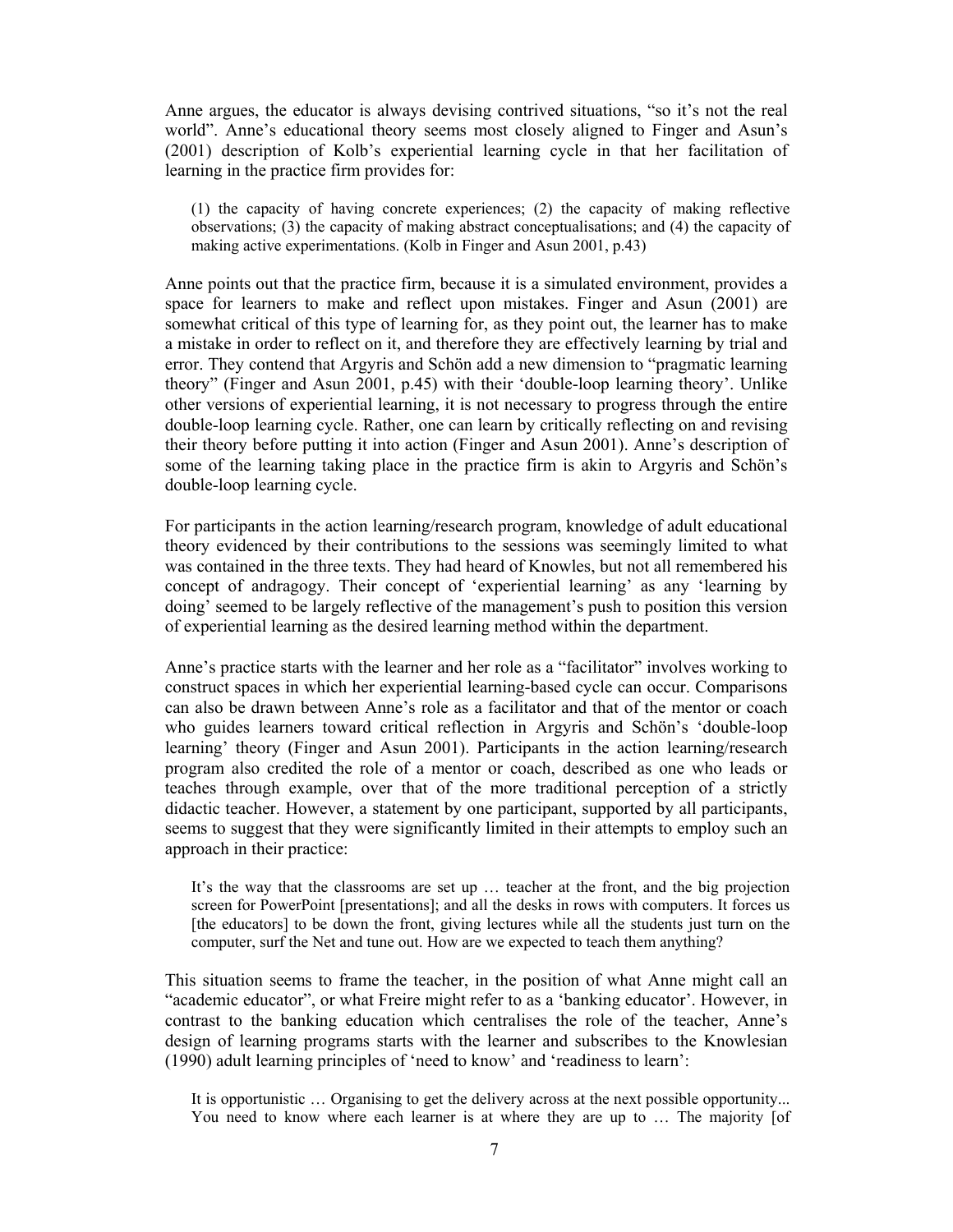learners] become quite enthusiastic and want to get on with it ... You have got your overall structure/guidelines so you know what has to be met within that year … you have topics that you have to address and you have to ensure that the opportunities arise for you to deliver those topics. You wouldn't do it in a didactic teaching environment … you get that theory across in the learning.

As previously stated, Anne strongly dissociates herself from being an "academic" or 'banking educator'; however, she contends that such a 'banking pedagogy' is the dominant approach used by educators in the more "academic" courses (such as ICT) in TAFE.

## **Challenges: contextual issues**

What I will refer to as a 'meta-narrative' informs Anne's construction of the prevocational educational environment of the practice firm and her practice within this learning space. Embedded within this meta-narrative are Anne's beliefs and values in relation to employment in Australian society and the role that TAFE plays in what she perceives as preparing VET learners for work. Anne referred to this role as her "role in social change", in helping learners "to make guided decisions … to the way their career path might go":

I don't think you can survive in society without a job … Everybody has a role to play and I'd like to see people out there playing it. I'm happy to help people to get out there to get that job. I would hope that having a job would make people more responsible and if they weren't working—accountability as to how they behave, how people treat others. I think you need someone [an employer] compassionate to give him [her] a chance. For this there needs to be vocational education and training. [There should be] "action learning" in TAFE and there is a difference between higher-ed and VET … The profile needs to be raised toward a different form of learning … There is a place for vocational training, for all ages. For people returning to work—young mums. I managed this project … for women who had to drop out of school because they had a family. [It was] aimed at 15-25 year olds who didn't go so well in their school studies but when they got in to do VET ... they got quals ... It gives confidence and esteem to get back into the workforce.

The ICT teaching centre has experienced a recent decline in student numbers, but an increase in the number of younger adult learners from marginalised groups. Amongst this new cohort of learners, TAFE educators have noticed a greater number of what are commonly referred to as 'second-chance' (learners for whom compulsory schooling has not been successful) and disengaged learners. One of the contributors to the action learning/research program redefines his role and identity in relationship to this cohort of learners in terms that are perhaps not uncommon among TAFE teachers (Pritchard & Anderson 2006), but which differ from official images and public perceptions of a TAFE education within the wider context of Australian society:

We are babysitters, that's what we are. A day-care centre for these dropouts that no one will employ. They are not here to learn, just to claim their payment every fortnight.

This response was not rejected by the other contributors, and reflects a sentiment that seems common among TAFE educators at CIT; however, in a more positive vein, Anne's proposal (or hope) for learners from this group follows:

If you stick them in a practice firm you have a greater chance of getting them involved in learning. More opportunity to get them involved… they have the opportunity to get into a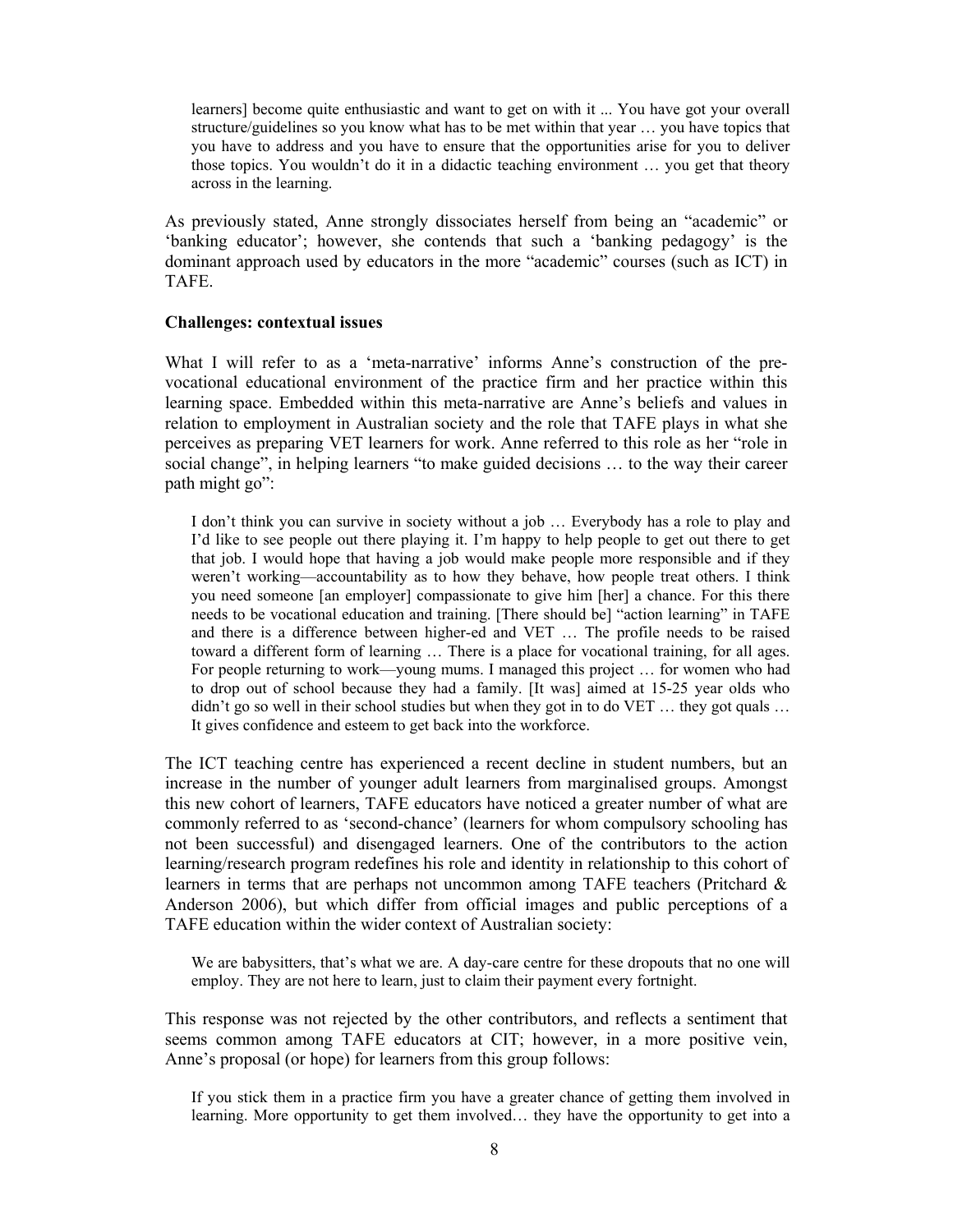more work-based project, more responsibility for their learning … opportunity to interact with each other.

Anne states that the greatest challenge facing her as a TAFE educator is "management and bureaucracy". She cites the abolition of the practice firm in the ICT teaching centre and it is clear that such a move has significantly reduced the potential for TAFE educators to provide spaces for and facilitate experiential learning, even if they do—like Anne—understand and work to support this learning style. Further, many of these learners do not seem to 'fit' the Knowlesian (1990) assumptions that are the cornerstone of the adult education theory within the TAFE hegemony. Perhaps Knowles' most problematic assumption relates to the role of the learner's experience in learning. Knowles himself (with Holton and Swanson 1998, p.139) problematises this assumption, arguing that it can create "biases that can inhibit and shape new learning". The trend to replace experiential learning spaces such as those present in practice firms, seems to put TAFE's second-chance and disengaged learners on a collision course with its recommended application of Knowles' (1990) assumptions and theory of andragogy. Without experiential learning spaces, these learners face only a reproduction of the conditions that have not worked for them in the educational context of compulsory schooling.

## **Conclusion**

Veering off Finger's and Asun's (2001) 'Pragmatist Highway', I want to turn back towards and reflect on a field of adult education theory that seems lost in our age of advanced capitalism; where adult educators have been re-framed as 'human resource developers' or 'workplace trainers', and where the specified role of the TAFE teacher is only to prepare people for work. Foley (2001) examines the condition and position of 'radical adult education' in this contemporary social-scape of triumphant neoliberalism/conservatism. He defines it as a departure from dominant practice at one or more of the levels of process, outcome and/or content. However, his most useful illumination here is his discussion of 'spaces', in which adult educators can work within and against existing hegemonic arrangements. Given their lack of any real agenda for radical social change, it would be a stretch to consider the TAFE educators from my research field, as radical adult educators. Whilst her work is significantly informed by her so-called "social change agenda" meta-narrative, Anne's activities serve only to fulfil the expectations of TAFE hegemony: to prepare TAFE learners for work, in effect, teaching working class kids for working class jobs. The TAFE educators involved in the action learning/research program, although not content to be identified as such, seem unable to reject their roles—as suggested by one participant—as "baby sitters" for 'second chance' and 'disengaged' learners. Further, due to the significant limitations imposed on them by the common (mis)understandings of experiential learning theory and the arrangement of the learning environment, they seem able only to perpetuate the dominant, banking mode of education.

Anne, on the other hand, with her theoretical framework firmly planted in the dominant, 'pragmatist experiential learning' 'camp', has been somewhat empowered to reject the banking education approach and therefore, enabled to carry out her work as a prevocational educator in the TAFE context. In line with Foley's (2001) proposal for a 'radical adult education', Anne, on a number of levels, has departed from the dominant practice espoused in CIT; and her understanding of the wider contextual issues of the